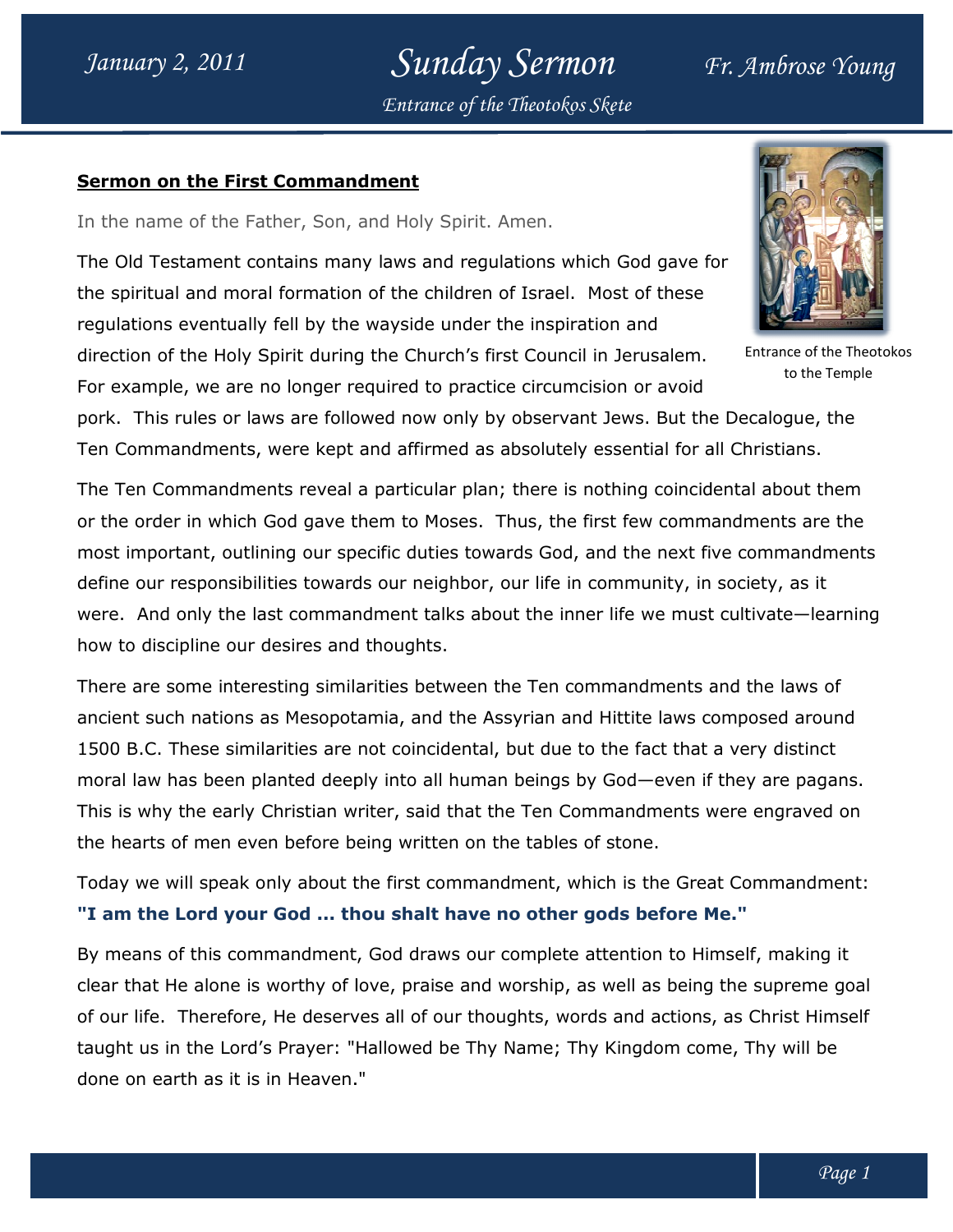## Sunday Sermon Fr. Ambrose Young Entrance of the Theotokos Skete

We can easily deduce from this that the First Commandment is the foundation of everything-We can easily deduce from this that the First Commandment is the foundation of everything<br>-and is even more important today than it was in Old Testament times. Although we live in an internet cyberspace world, permeated by knowledge and information of all kinds, right at an internet cyberspace world, permeated by knowledge and information of all kinds, right<br>our fingertips, true awareness, experience, and knowledge of God—as opposed to vague warm feelings--has never been at a lower ebb than it is today.



The correction of this crisis must begin with learning about God from His revelation in the Holy Scriptures, studying, thinking, and praying the scriptures, and adding to this a study of the Holy Fathers and the saints. One needn't be particularly pious or holy to do this, nor must one enroll in special classes. It is an intensely personal act of selfeducation which requires only a sincere desire to learn and education which requires only a sincere desire to learn and<br>grow. It is an act of "knowing", not so much with the head berience, and knowledge of God—as opposed to vague<br>a lower ebb than it is today.<br>the correction of this crisis must begin with learning abou<br>iod from His revelation in the Holy Scriptures, studying,<br>ninking, and praying th

as with the heart, keeping in mind Christ's words: "You shall know the truth, and the truth shall set you free." As another has written, "This acquired religious knowledge will enlighten not only the mind but will also permeate the heart and become the light of Christ shining in good deeds."

Although sins against the First Commandment are the most serious and also the most common, I have almost never heard anyone confess that they have violated this commandment. Why is this?--because most people think that this Law has to do with paganism and idol worship. Well, it does have to with that, but also much more, since we can also make idols of other people, material things, our own opinions, etc. can we tell if we are breaking this commandment? When we experience indifference to God or even turn away from Him to material things, people, etc. Of course, also included in the First Commandment are atheism, polytheism (belief in many gods), disbelief or agnosticism First Commandment are atheism, polytheism (belief in many gods), disbelief or agnostio<br>(which is a stubborn unwillingness to learn about Him), superstition, disavowal of faith, heresy and despair (disbelief in His providence and mercy). These are all sins of the *mind* and therefore they are the most serious sins of all, because they deprive us of grace and, if not repented, can send us straight to hell. shall set you free." As another has written, "This acquired religious knowledge will enlignt of only the mind but will also permeate the heart and become the light of Christ shiningood deeds."<br>Although sins against the Fir heresy and despair (disbelief in His providence and mercy). These are all sins of<br>and therefore they are the most serious sins of all, because they deprive us of gr<br>not repented, can send us straight to hell. rist's words: "You shall know the truth, and the truth<br>ritten, "This acquired religious knowledge will enlighten<br>ate the heart and become the light of Christ shining in<br>andment are the most serious and also the most<br>anyone Of course, also included in<br>gods), disbelief or agnostid<br>stition, disavowal of faith,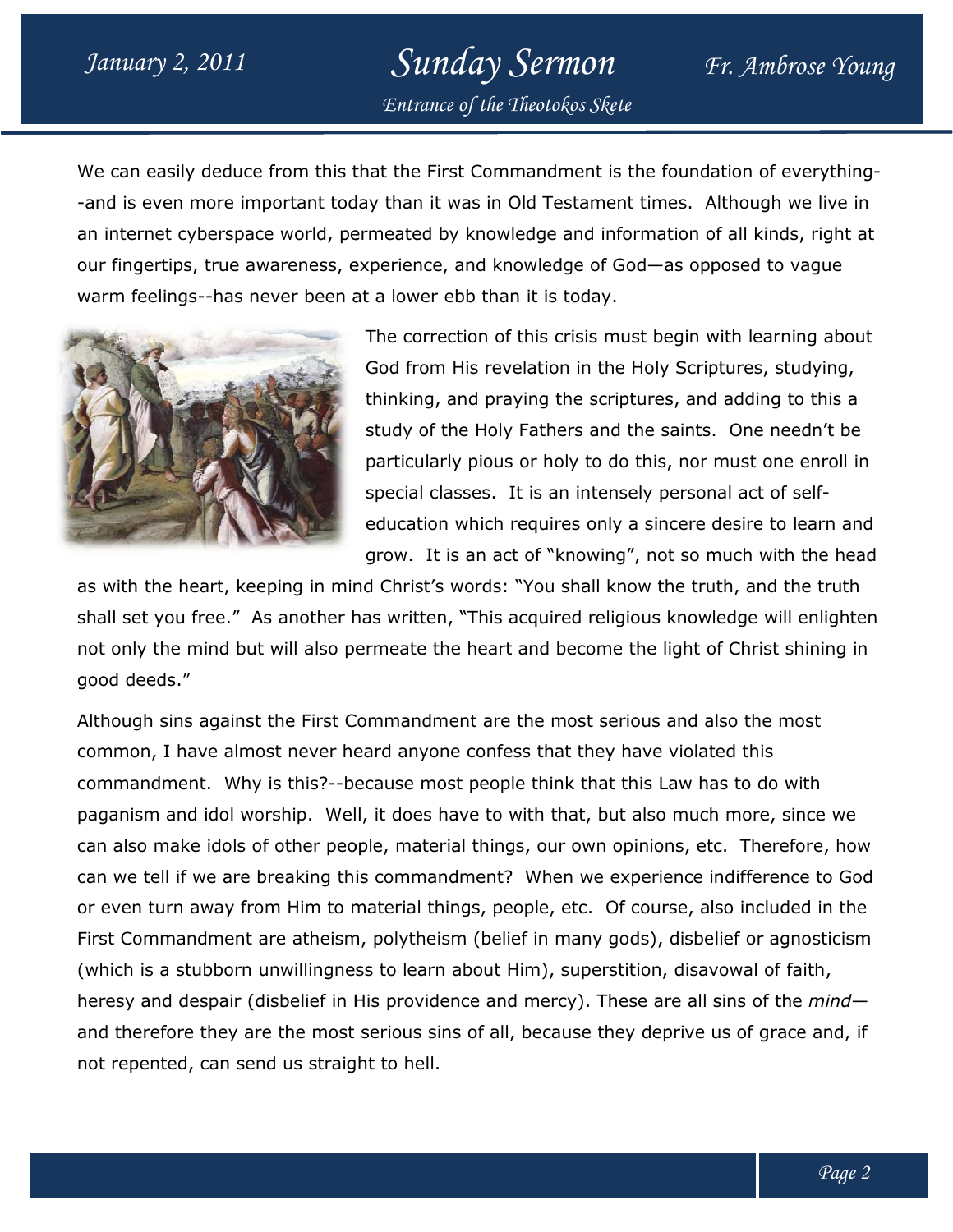## January 2, 2011 Sunday Sermon Fr. Ambrose Young

Entrance of the Theotokos Skete

A recent troubling development in Orthodoxy in the West, which directly contradicts the First Commandment, is the plethora of so-called Orthodox websites and blogs. Now, don't get me wrong; some of these sites are o.k., but the majority reflects a quite creepy sectarian mentality, wherein the canons of the Church have been made into idols, calendars are constantly argued about, and the otherwise pious traditions of men have been elevated to the status of infallibility. This is very dangerous; very. These sites feed a profound sense of self-importance (also elevating personal opinions to the status of law), egotism (masked as righteousness), passion (especially hatred), and even outright ignorance—of the invincible kind. For this reason I always advise people to stay away from such sites, visiting only a few reliably moderate sites which are in some way connected to canonical Orthodoxy in this country.

So, with all this in mind, how can we keep the First Commandment in our daily lives? First, by constantly reminding ourselves, especially in times of temptation, difficulty or crisis, that all might and power are only in God, nowhere else. Thus we should not seek power, money, or even highly developed technology, or craving for pleasure, drugs and other things that distract and separate us from God, remember that anything that doesn't reflect the Law of God comes under the category of "other gods," "strange gods," in other words, idols. The "other gods" also means people we place on a pedestal, people with whom we have developed a co-dependent relationship, or those to whom we give power over our own emotional lives. It can also refer to those who put too much emphasis on their bodies, coddling them, expensively decorating them, showing them off, and so forth, making of the body an idol.

And so, it isn't the letter that is the truth, but the meaning, the spirit of the commandment that we must embrace, through the daily fulfillment of the commandments.

The purpose of the First Commandment, then, is to guide us to dedicate ourselves to God. This must be a dedication not just on Sunday mornings. We must devote ourselves to the one God through our Lord Jesus Christ, who has shown us the Father. This is the true faith in the One True God, but we can easily slip away from it unless it is nourished daily and constantly through prayer and study.